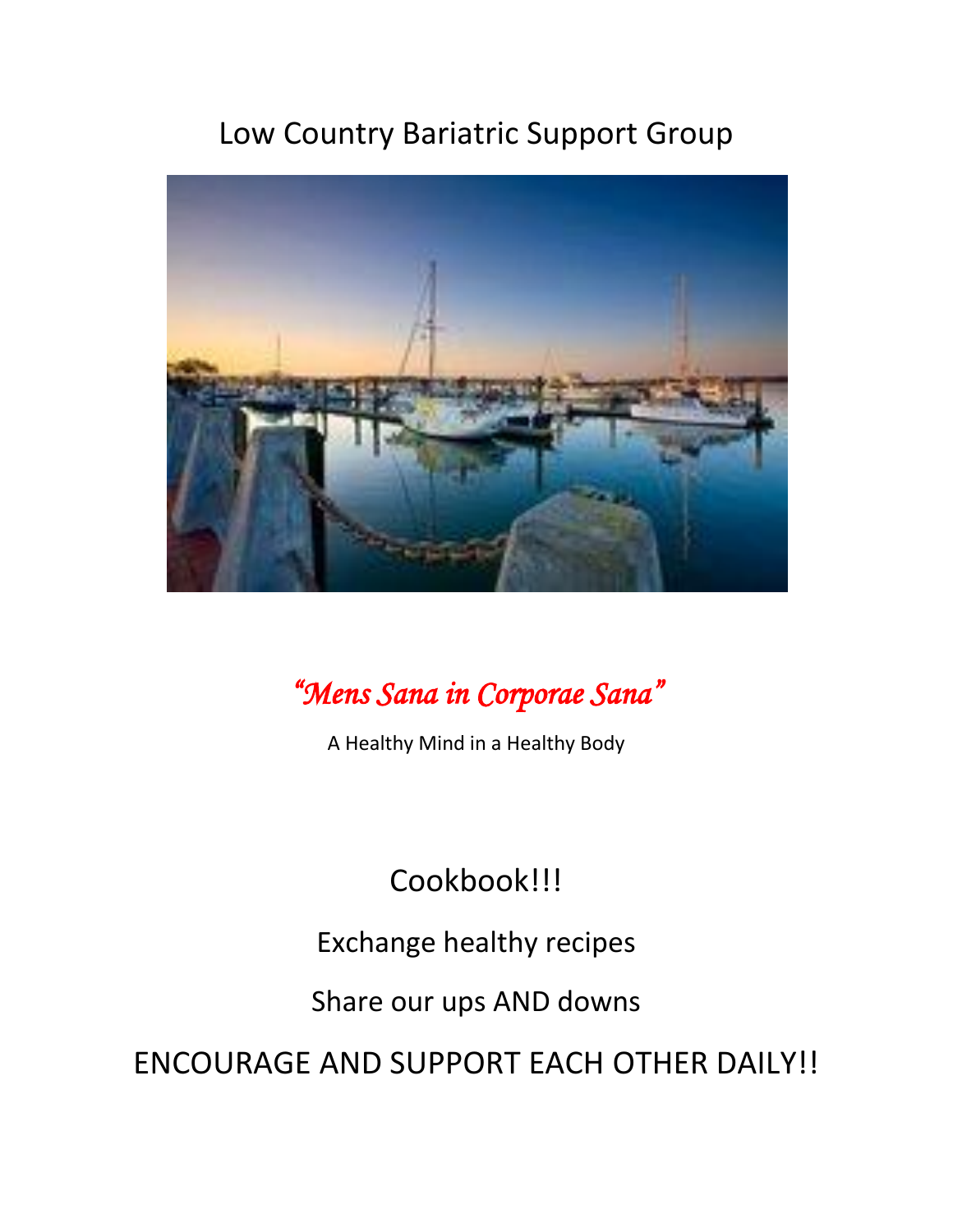#### **White Sauce for Fish Tacos**

1/2 cup plain yogurt 1/2 cup mayonnaise 1 lime, juiced 1 jalapeno pepper, minced 1 teaspoon minced capers 1/2 teaspoon dried oregano 1/2 teaspoon ground cumin 1/2 teaspoon dried dill weed 1 teaspoon ground cayenne pepper

In a medium bowl, mix together yogurt and mayonnaise. Gradually stir in fresh lime juice until consistency is slightly runny. Season with jalapeno, capers, oregano, cumin, dill, and cayenne.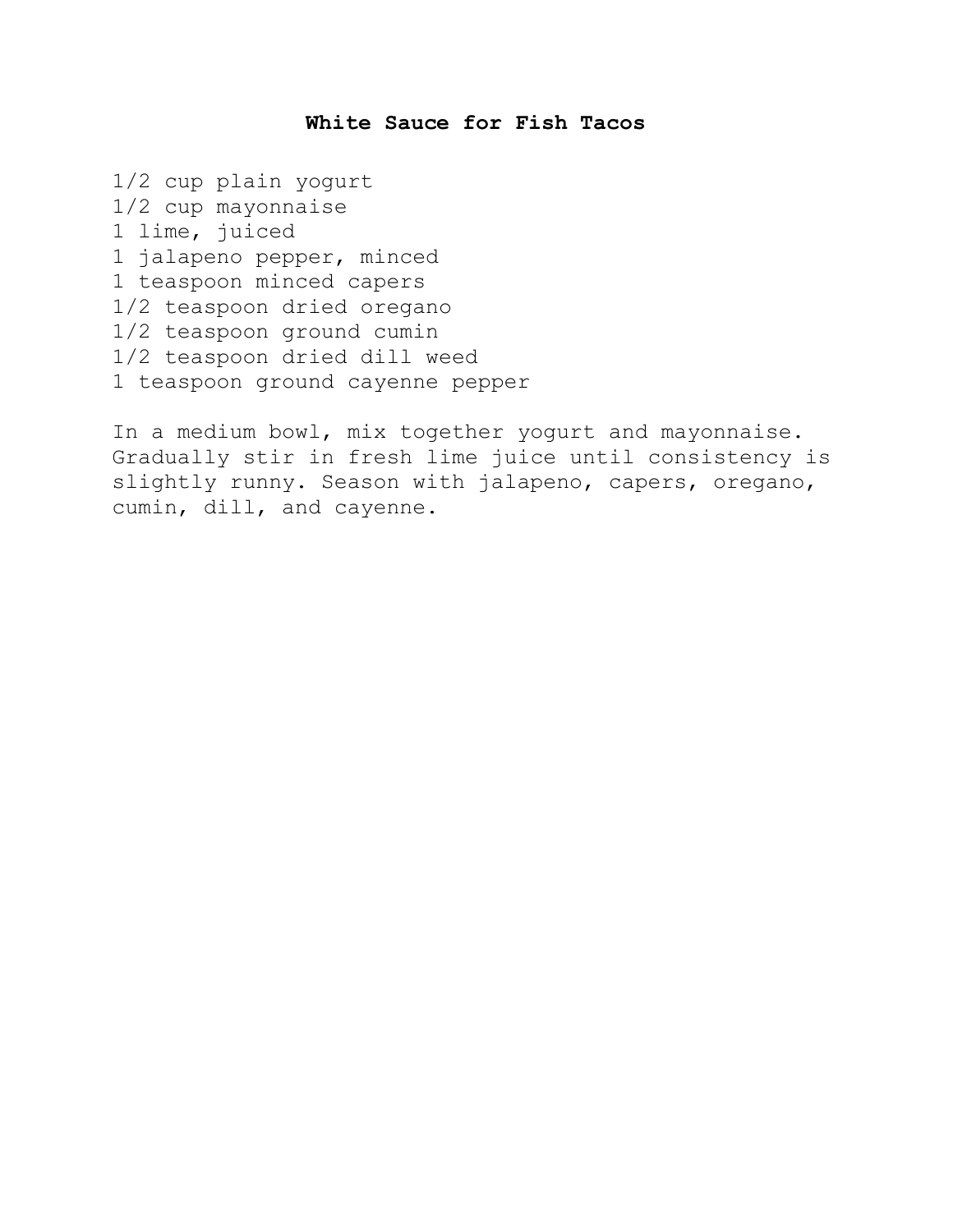## **Aneisa Breakfast Casserole**

**Bake at 350 25 30 minutes 9X13 glass pan**

| Ingredients:                             |
|------------------------------------------|
| Low fat shredded cheese                  |
| $10 - 12$ egg (egg whites or eggbeaters) |
| Mushrooms                                |
| Spinach                                  |
| Onions                                   |
| Turkey breast (ground)                   |
| 1/4 cup of skim milk                     |
| Mrs. Dash of your choice                 |

Preheat oven to 350 degrees spray with Pam

I would start by browning the turkey, and sauté the onions, mushrooms (maybe even) the spinach. You can get a little creative and add anything you want, like maybe Basil, or chopped tomato.

Layer the food starting with cheese, then end with cheese on top, add  $\frac{1}{4}$  c of skim milk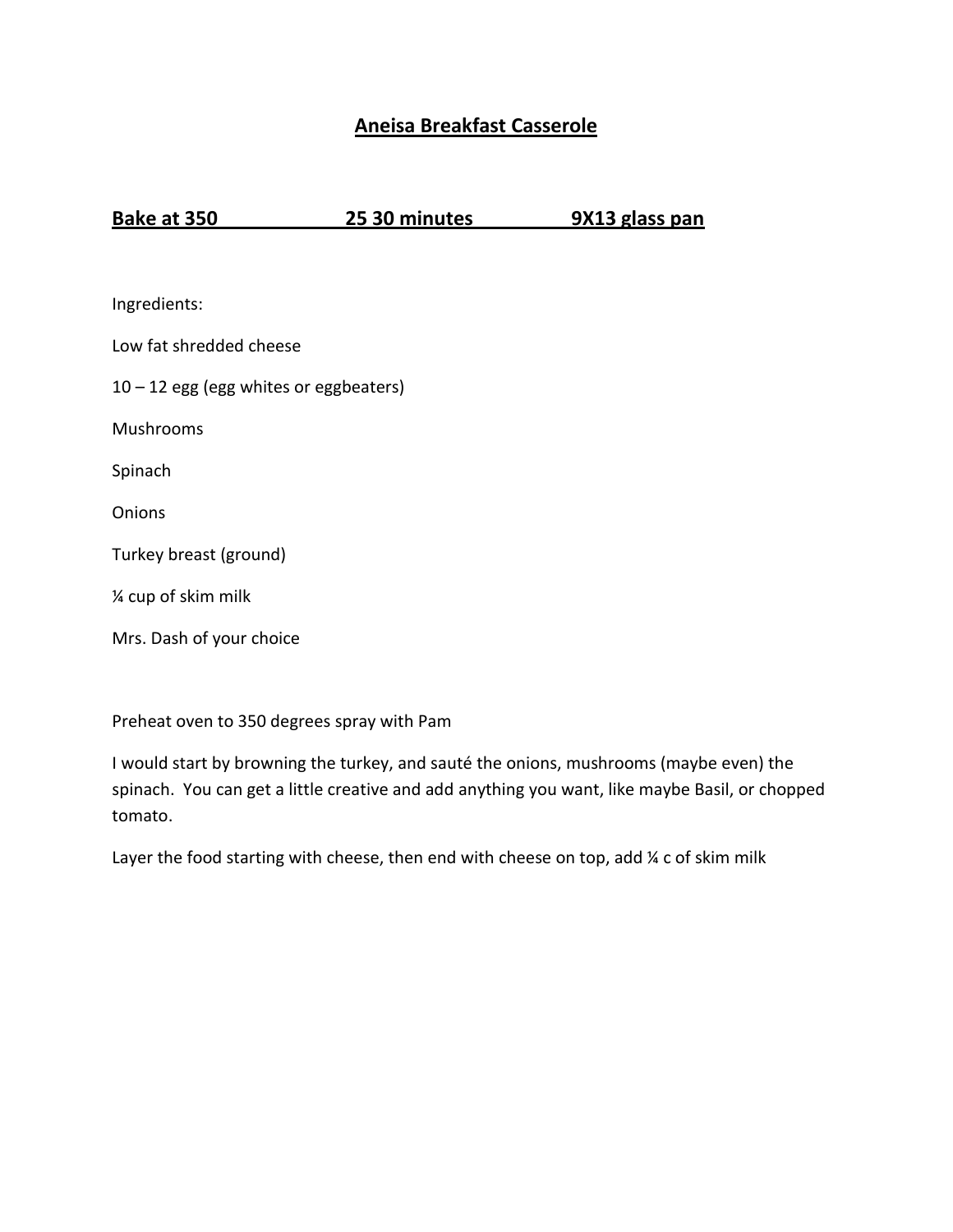• Bacon Cheeseburger Quiche

Ingredients: 1 lb very lean hamburger, or ground turkey 1 small onion, chopped 4 slices crisp cooked turkey bacon, chopped in bits ...3 eggs 1/2 cup lite or olive oil mayonnaise 1/2 cup half and half (I use skim milk) 8 oz low cal. shredded cheddar or low cal. Swiss cheese Garlic powder to taste, optional White pepper

Directions: Brown hamburger in skillet with onion. Remove and mix in bowl with bacon pieces, breaking up any larger clumps with a fork or pastry mixer to a fine mix. Drain well of grease and press into a deep dish pie pan then set aside. Preheat oven to 350 degrees. Combine remaining ingredients in mixer bowl and whip well. Pour mixture over beef crust and bake 40-45 minutes, or until top is browned and set. Cool 15-20 minutes before slicing. This can be packaged in plastic bags or containers for meals quickly microwaveable over the next 3-5 days. Does not freeze well.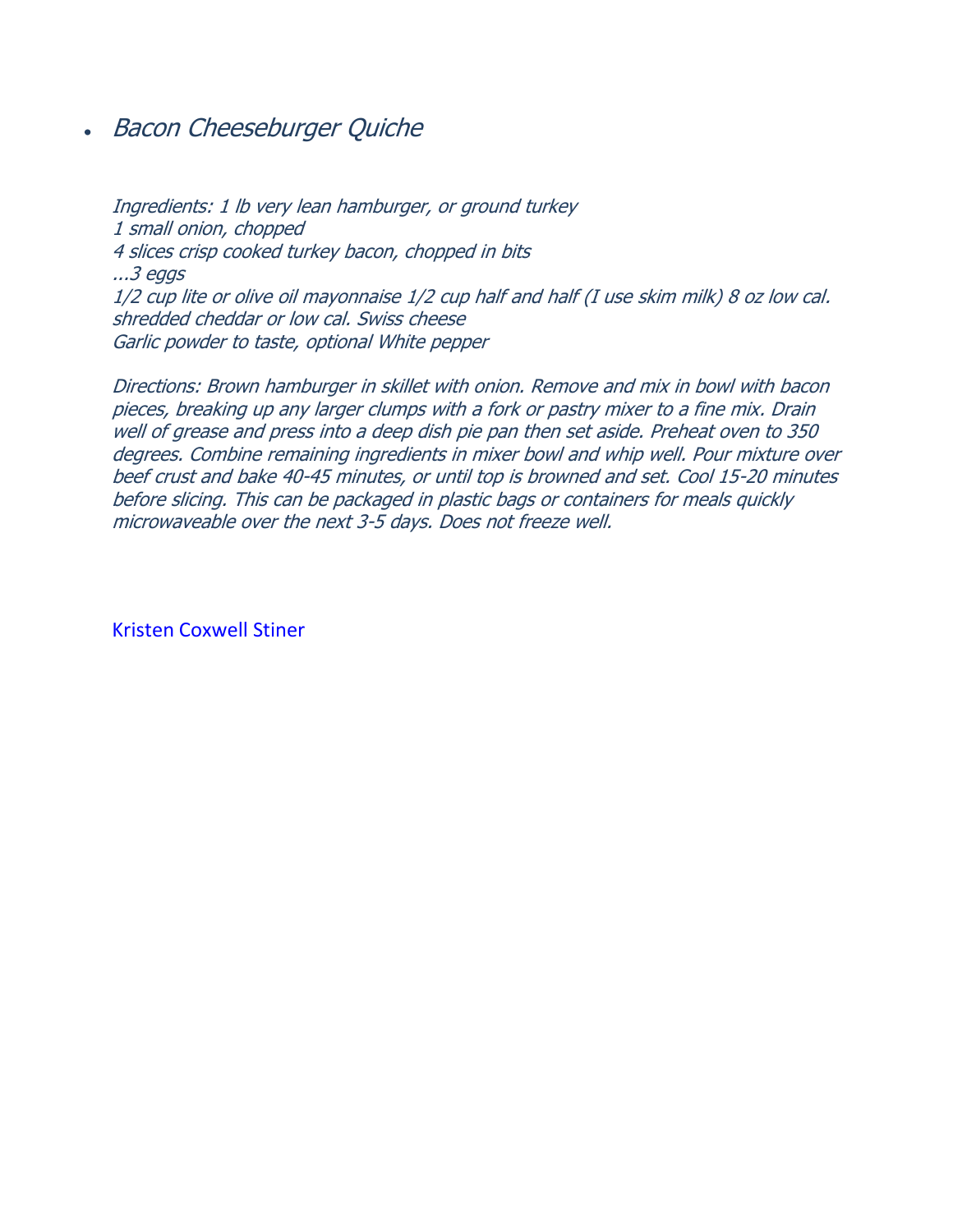# Best Chili Ever

This recipe uses ground beef, but we usually use ground turkey instead. We also use everything "hot" instead of "mild". The recipe makes a very mild chili, but you can make it as hot as you want it. Makes about 8 - 1 cup servings.

1 onion (rinsed) 1 1/2 lb ground chuck beef 3 tablespoons chili powder 1/2 teaspoon seasoned salt 1/2 teaspoon pepper 1 (10.75-ounce) can condensed tomato soup 1 (14.5-ounce) can diced tomatoes/sweet onions (undrained) 1 (10-ounce) can milder diced tomatoes/green chiles (undrained) 1 (16-ounce) can chili beans in mild sauce (undrained) 1 (15-ounce) can black beans (drained)

#### **Steps**

Remove ends and peel from onion; chop onion coarsely and divide in half. Preheat large saucepan on medium-high 2–3 minutes. Place beef, chili powder, seasoned salt, pepper, and one-half of the onions in pan. Cook 4–5 minutes, stirring to crumble meat, or until meat is brown and no pink remains.

Stir in remaining ingredients, including remaining one-half onions. Bring to a boil, stirring often.

Reduce heat to low; cook 10 more minutes, stirring occasionally, to blend flavors. Serve

CALORIES (per 1/8 recipe) 310kcal; FAT 11g; CHOL 50mg; SODIUM 1160mg; CARB 29g; FIBER 7g; PROTEIN 22g;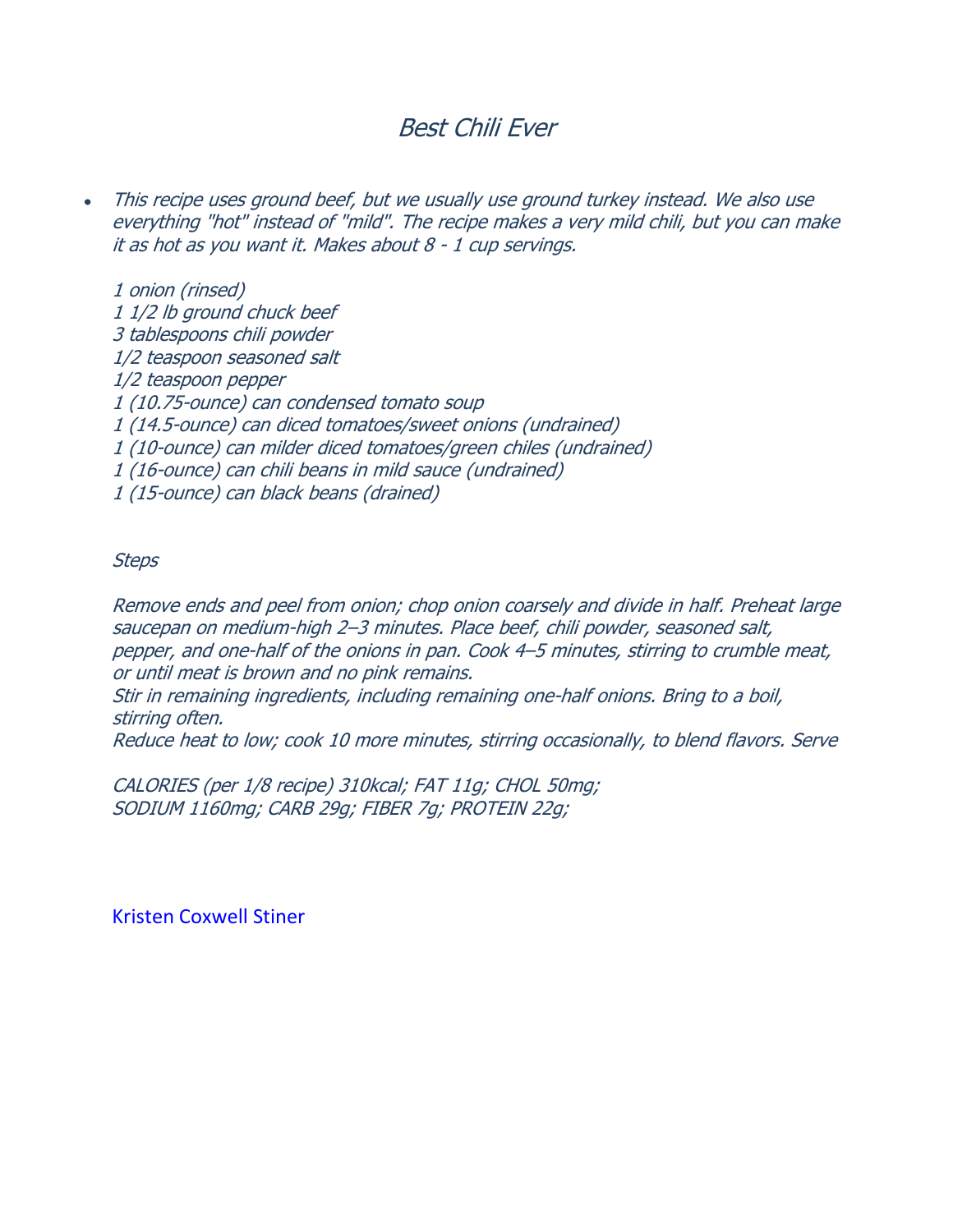# Blackened Tuna

Ingredients:

4 (approx. 4 ounce each) tuna steaks (about 2/3 thick each) 1 tablespoon sweet paprika 1 teaspoon oregano 1 teaspoon garlic powder 1 teaspoon onion powder 1 teaspoon salt 1/2 teaspoon ground cumin 1/2 teaspoon freshly ground black pepper 1/4 teaspoon cayenne pepper (optional) 1 tablespoons unsalted butter, softened Directions:

Heat oven to 400 F. Combine paprika, oregano, garlic powder, onion powder, salt, cumin, pepper, and cayenne pepper on a plate. Rub butter over tuna steaks. Press tuna steaks into spice mixture; gently rub spices onto fish. Heat a large heavy oven proof skillet (cast iron works great) over high heat for 2 minutes or until skillet smokes. Cook tuna steaks 1 minute on each side. They will make some smoke this is normal. Transfer skillet to oven and roast fish 5 minutes for medium rare doneness. Do not overcook. Serves 4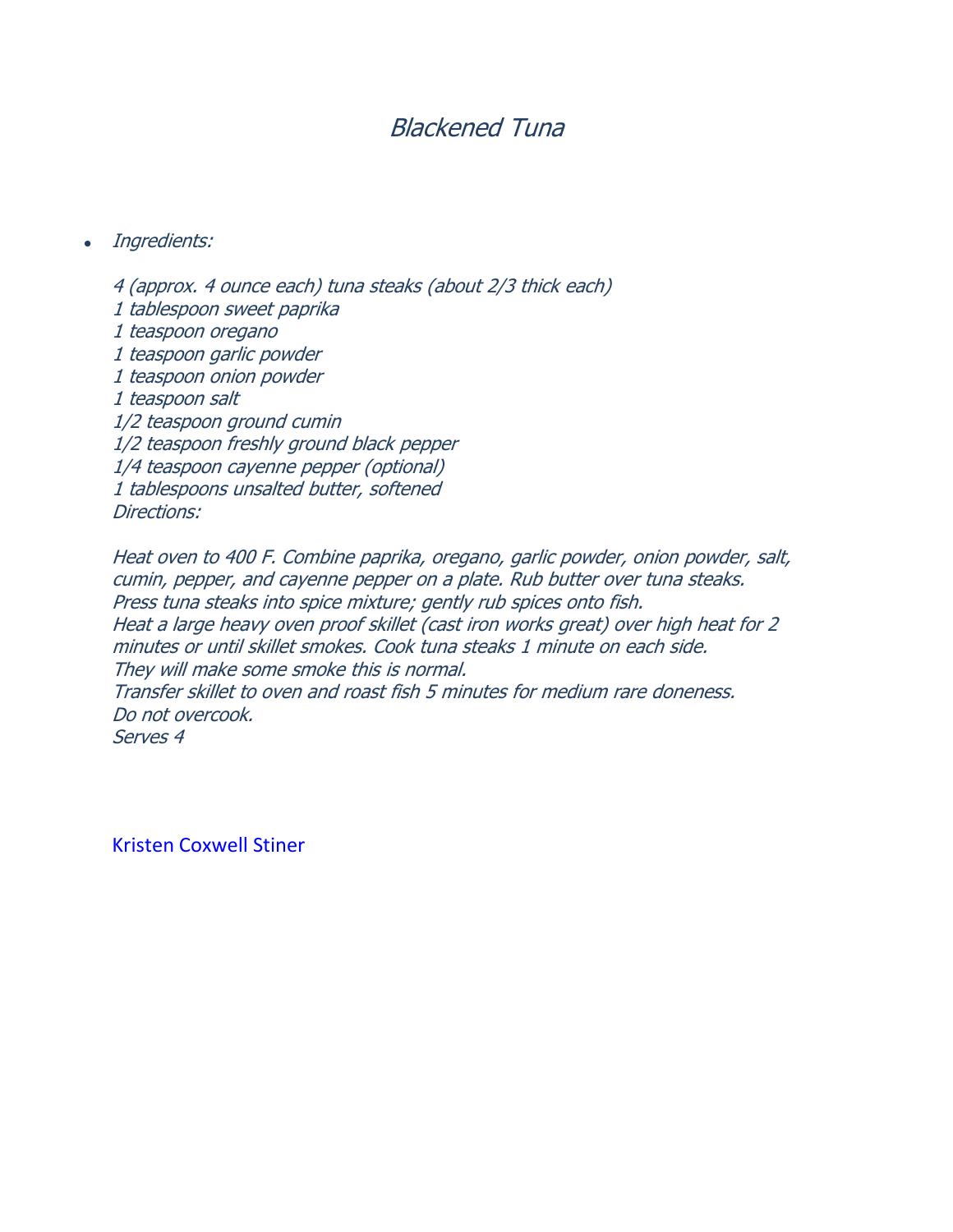### Caprese-Inspired Chopped Salad

This salad would be great to spoon on top of chicken breasts, baked fish fillets, or on top of burgers. It's easy to put together and the addition of the white balsamic vinegar keeps it pretty! Add some marinated artichoke hearts and brined olives for a different taste.

2 large tomatoes, seeded and diced 1 cucumber, diced 1 red onion, diced 1/4 cup chopped fresh basil 1/2 cup fresh Perlini mozzarella balls (the tiny ones!) or diced fresh mozzarella 2 tablespoon olive oil 2 tablespoons balsamic vinegar (I like the white in this so it doesn't discolor) Kosher salt and black pepper

Combine tomatoes, cucumber, onion, basil and cheese. Whisk together the olive oil, vinegar, salt and pepper. Drizzle over salad and serve. Makes six servings.

Per Serving: 98 Cal; 5 g Protein; 7 g Tot Fat; 5 g Carb; 1 g Fiber; 1 g Sugar; 88 mg Sodium

Copyright © BE, Inc. 2010 - Susan Maria Leach. All rights reserved.

1/6/2011

http://www.bariatriceating.com/BEhealthnutrition/recipes/capreseinspiredchoppedsalad.php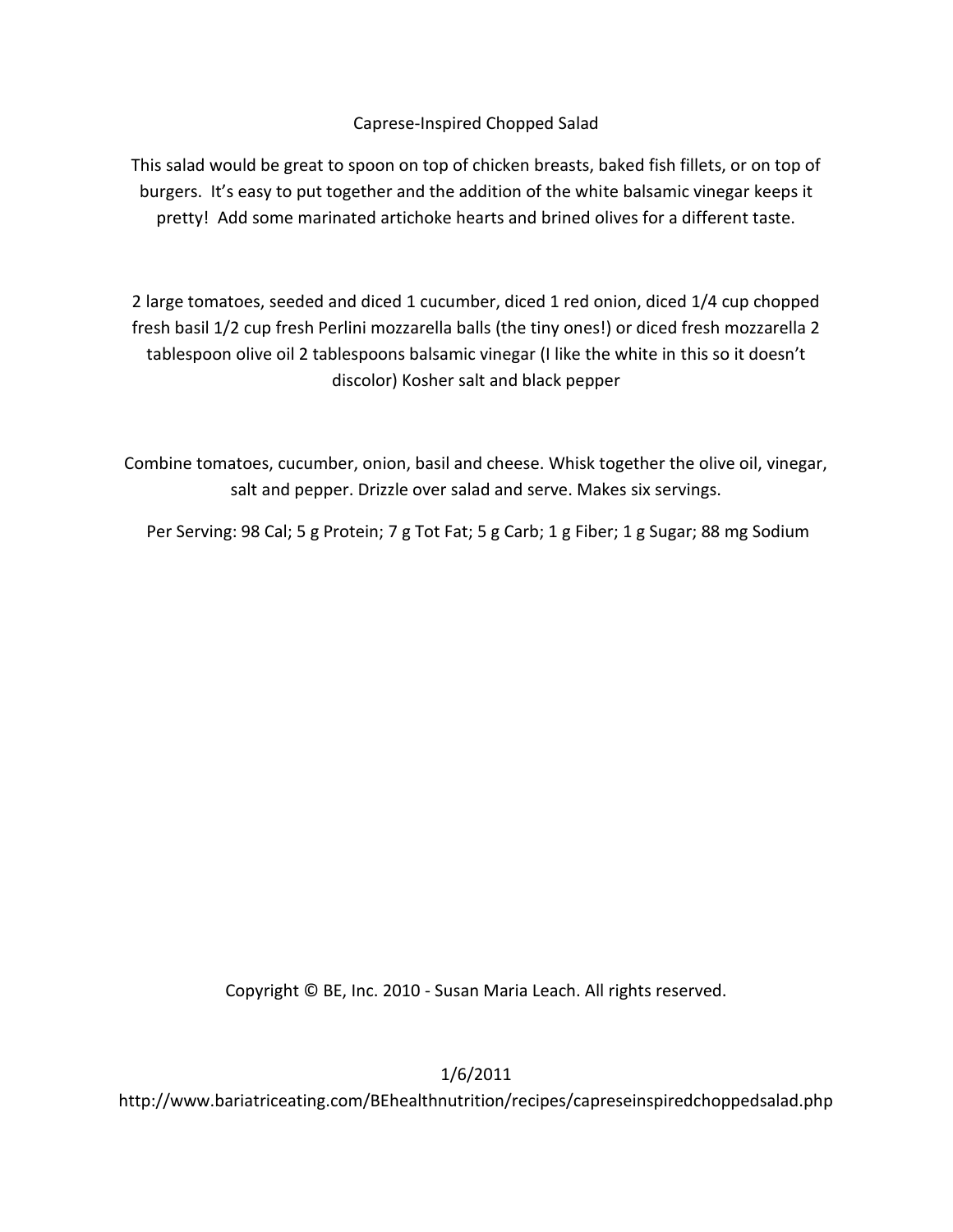# Crustless Pizza

1 lb lean ground beef or ground turkey 1 small jar of pizza sauce 8 oz pkg of mozzeralla cheese (preferably low fat) Any choices of toppings- sausage, green peppers, tomatoes, onions, black olives and etc..

... Instructions Pat ground beef or ground turkey on cookie sheet. Bake for 15-18 mins at 400 degree. Pat paper towel on excessive fat grease off the meat. Spread pizza sauce over cooked beef or cooked turkey. Sprinkle your favorite toppings and sprinkle mozzeralla cheese. Bake again in oven for 15 mins till cheese melts and lightly brown at 400 degree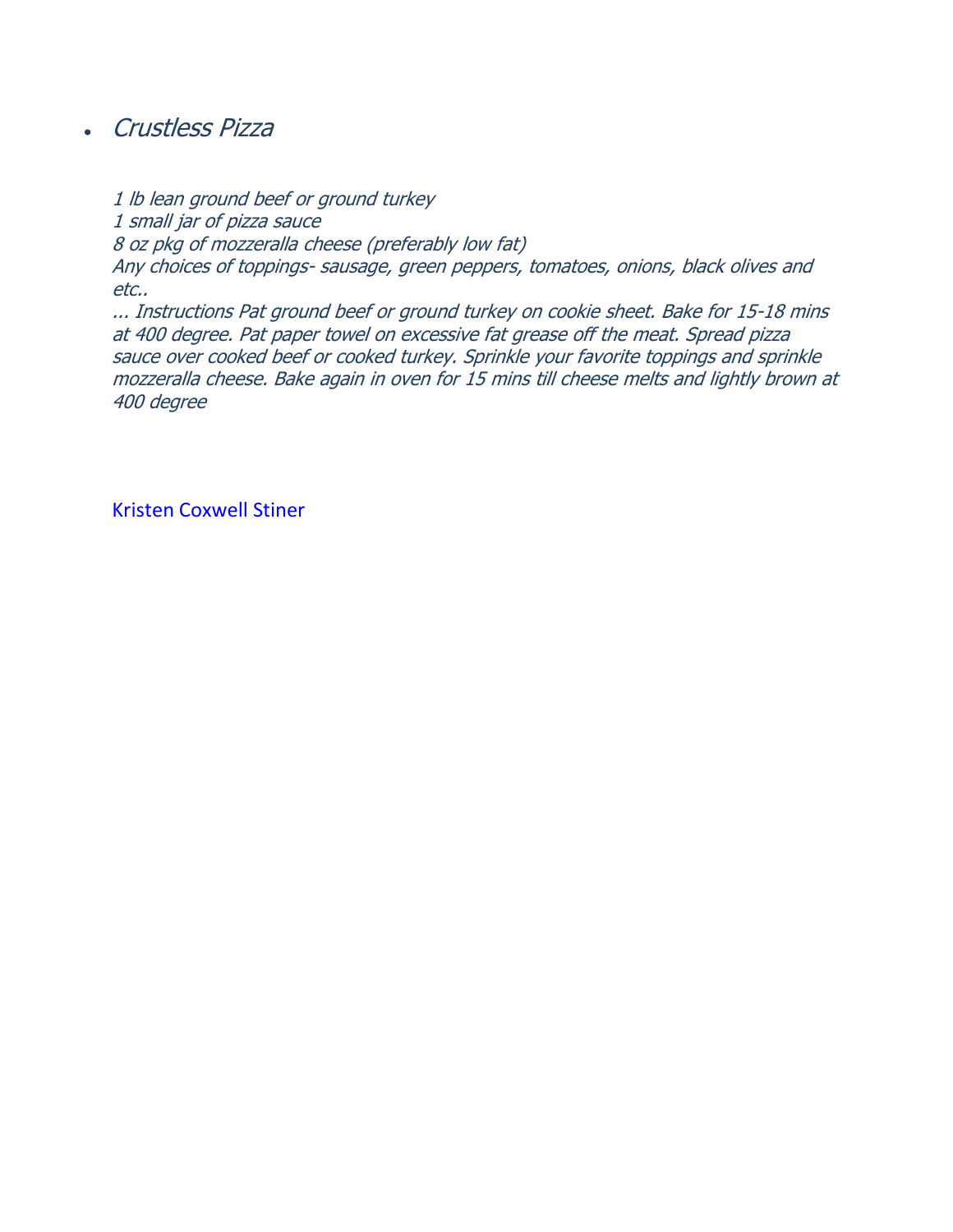## **Eggplant Parmesan**

Temp. 350 degrees 25 30 minutes casserole dish

1 med eggplant peeled

Light coating

Pam olive oil spray

Any Italian sauce of your choice (classico is my favorite)

Mozzarella cheese or Four Cheese (my favorite)

Preheat oven to 350 degrees spray 9 X 13 casserole dish or a light layer of sauce as base.

Peel and slice eggplant to % inches, lightly bread with your choice of breading, (prefer Panko breading ) slightly brown but still have some texture of firmness.

Layer; starting with eggplant, sauce, and cheese ending with cheese.

Suggestion of adding, Mushroom, Zucchini

Dolores Surprenant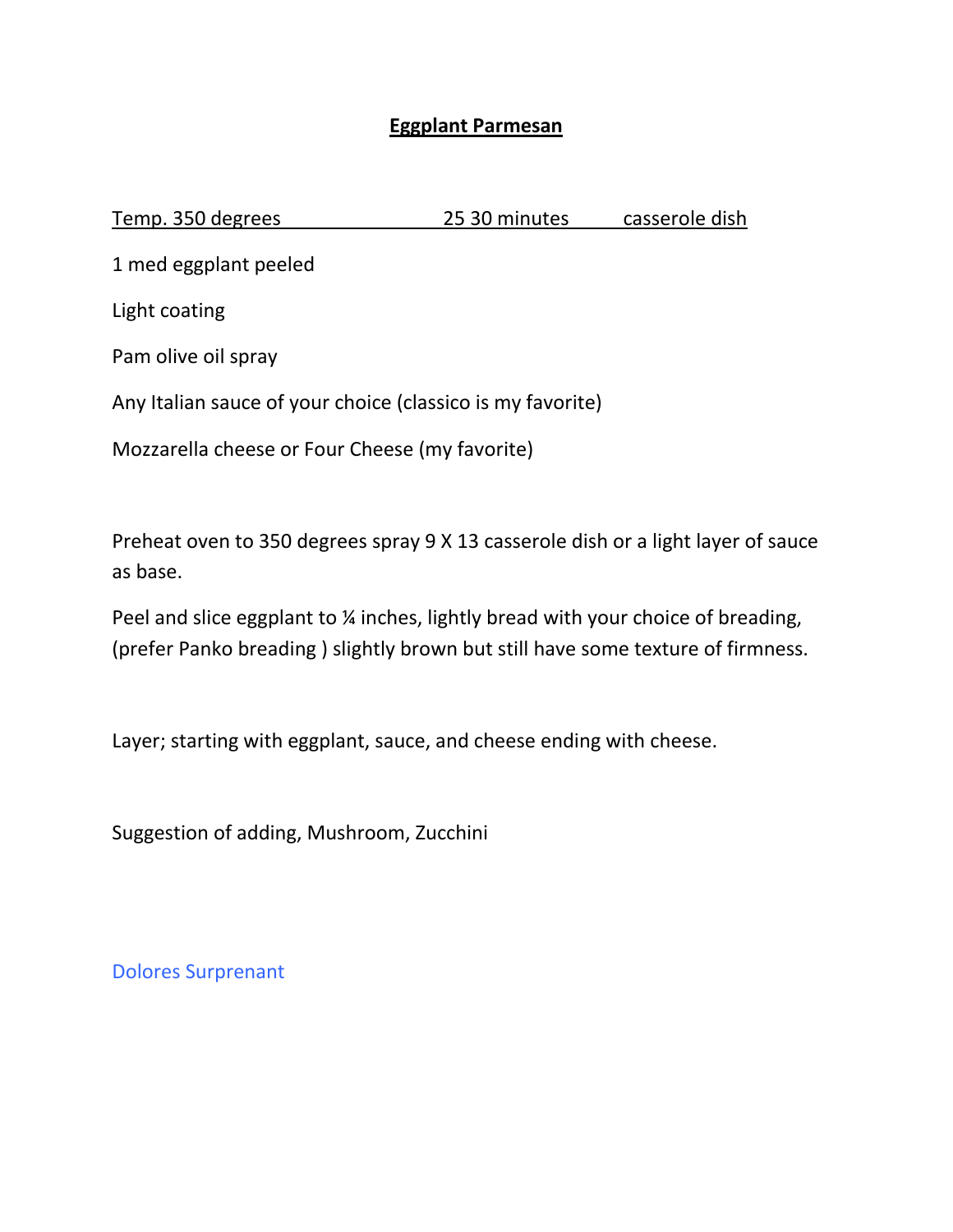Escarole is the best...if it's hard to find in your area you can substitute kale or curly endive.. This freezes very well.

## Escarole Soup with Turkey Meatballs

### Ingredients:

1 1/2 pounds ground turkey 1 head escarole (1 pound), thick stems removed, rinsed and cut into 1/2 strips 2 tablespoons olive oil, divided 6 green onions, finely chopped, divided 3 cloves garlic, thinly sliced 2 cans (14 1/2 ounces each) reduced-sodium chicken broth, plus 3 cans water 1/2 teaspoon dried rosemary, divided 1/4 cup breadcrumbs (this amount will not add impactable carbs) 1 egg 3/4 teaspoon salt 1/2 teaspoon pepper 1/8 tsp garlic powder 1 cup grated Parmesan cheese(divided in 2) Directions:

Heat 1 tablespoon of the oil in a large soup pot over medium heat. Add two-thirds of the green onions and cook 3 minutes, until softened. Add garlic and cook 1 minute more. Stir in escarole and mix to coat in oil. Add broth, water and 1/4 teaspoon of the rosemary; bring to a boil. Reduce heat and simmer, partially covered, 10 minutes. For meatballs: Mix remaining green onions, turkey, bread crumbs, egg, salt, pepper and remaining 1/4 teaspoon rosemary, garlic powder and 1/2 cup of the parmesan cheese... Form into 1 1/2 balls. Heat remaining tablespoon of oil in a large skillet. Brown the meatballs on all sides, about 3 minutes. Add to soup. Cook meatballs 5 minutes more, until cooked through. Ladle soup into bowls; sprinkle with Parmesan cheese. Approx. 8-10 servings.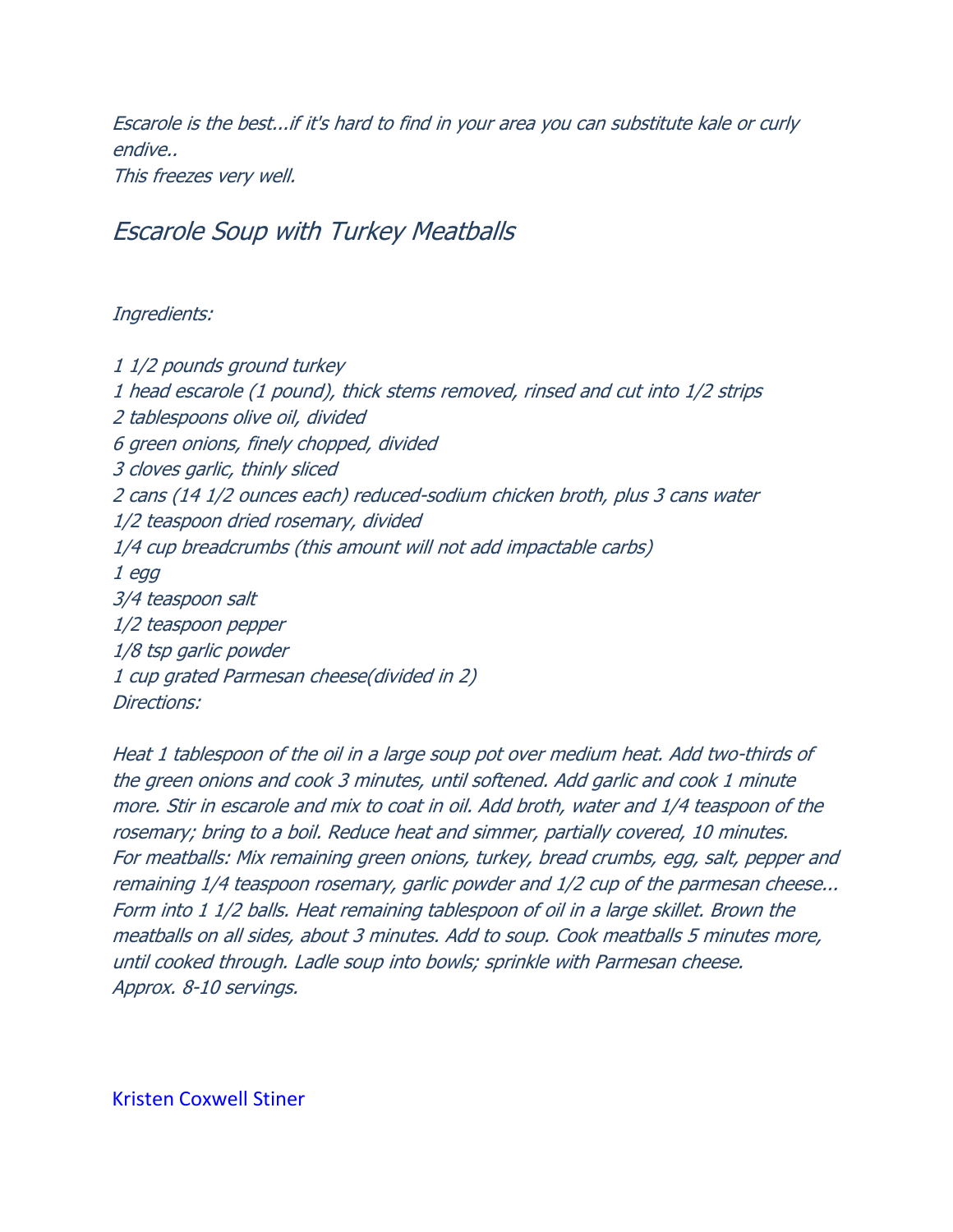# Grilled Chicken and Vegetables

### Ingredients:

4 boneless, skinless chicken breast halves (about 2 pounds) 1/4 cup shallots, roughly chopped 3 tablespoons extra-virgin olive oil 1 tablespoon chopped garlic 1 teaspoon salt 1/2 teaspoon black pepper 1 red bell pepper, seeded and quartered (about 1 1/2 cups) 1 medium zucchini, quartered lengthwise (about 1 1/2 cups) 1 medium yellow squash, quartered lengthwise (about 1 1/2 cups) 1 medium leek, root trimmed (not removed), halved lengthwise 1/4 cup fresh basil chiffonade (shredded ) Directions:

Mix shallots, oil, garlic, salt and pepper in a large re-sealable plastic bag. Add chicken, peppers, zucchini, squash and leek. Gently shake bag to coat chicken and vegetables, and marinate in refrigerator for 1 to 3 hours, turning occasionally. Prepare a medium-low grill. Place chicken on grill and cook until just cooked through, turning once, about 12 minutes. About 2 minutes into cooking process, add peppers and cook until tender, turning once, about 10 minutes. About 2 minutes after adding peppers, add zucchini, squash and leeks and cook until tender, turning once, about 8 minutes.

Sprinkle with fresh basil chiffonade before serving.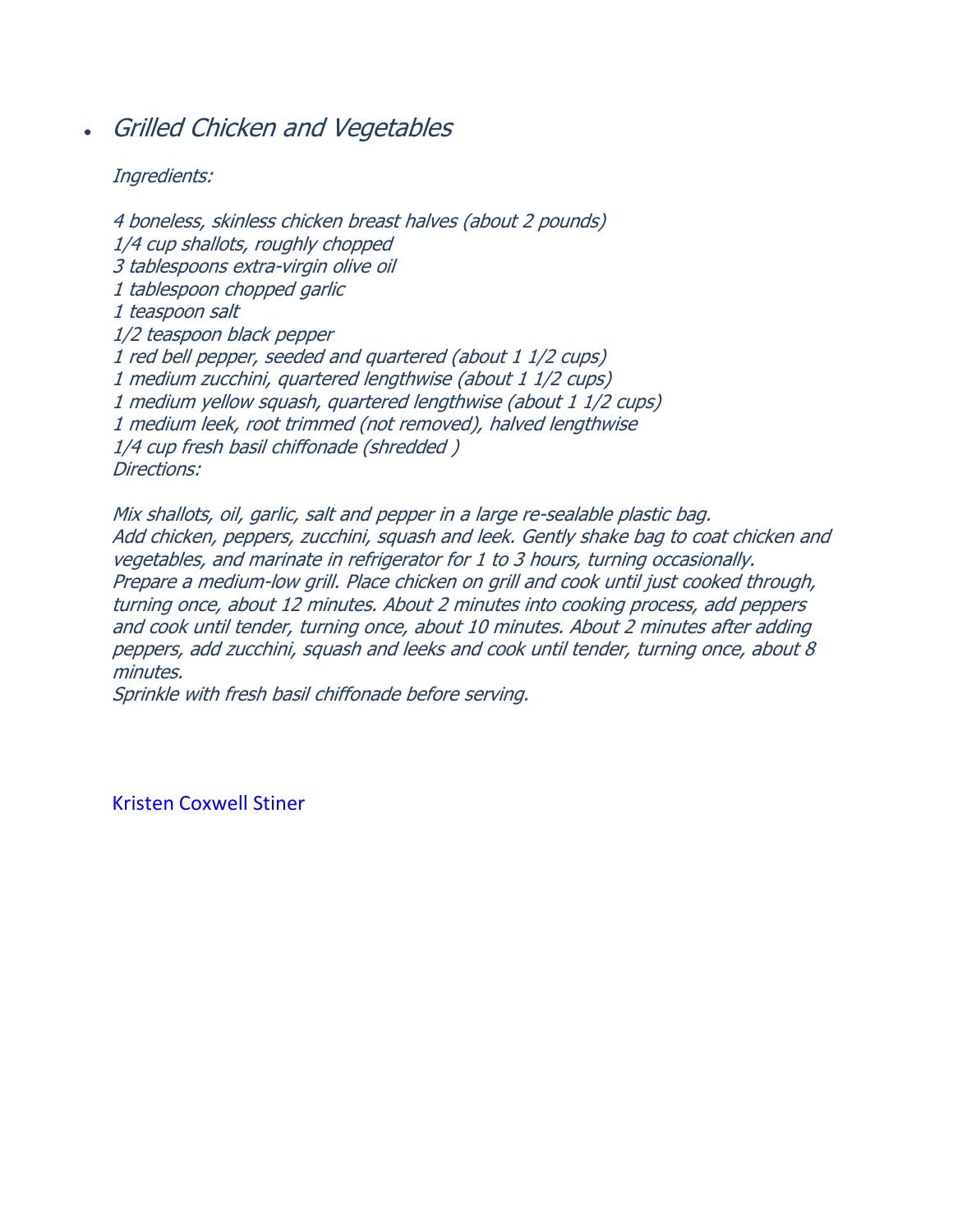Mexican Style Pork Chops

Ingredients:

4 boneless center-cut pork chops (about 1 pound) 1 teaspoon vegetable oil salt and pepper 1/4 cup tomato salsa 1/2 can (4.5 ounces) diced green chilies, drained 1 teaspoon cumin 1/3 cup grated Cheddar cheese 2 tablespoons light cream cheese Directions:

Heat oil in a nonstick skillet over medium-high heat. Season chops with salt and pepper. Brown chops about 2 minutes per side. Combine salsa, chilies and cumin in a bowl. Pour mixture over chops. Reduce heat to low, cover skillet and simmer chops 5 minutes or until cooked through. Mix cheeses in a bowl. Divide cheese mixture over chops, cover and cook 1 minute, just until cheese melts.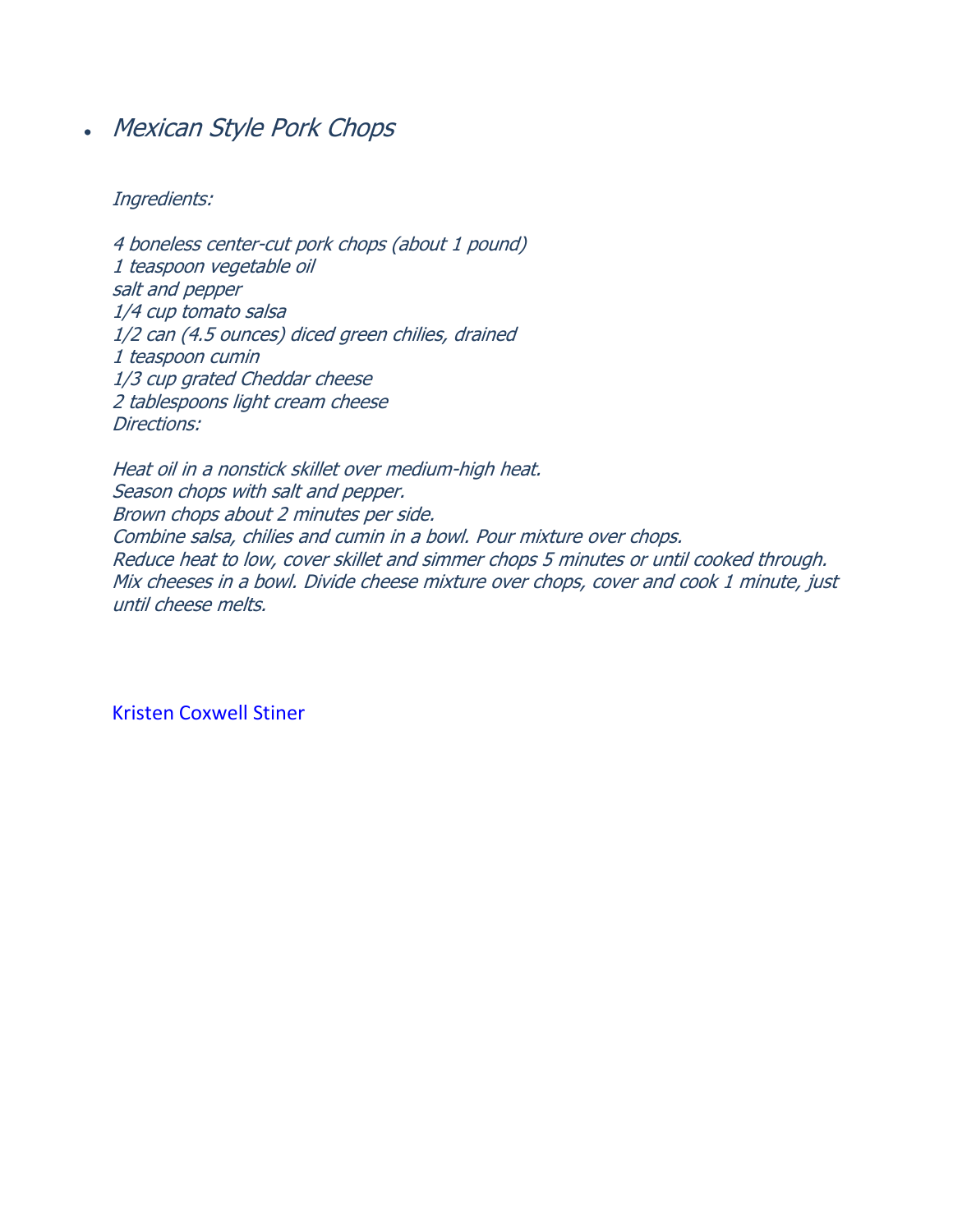# Mock French Toast

4 egg whites 1 egg 1 tsp. vanilla ...1/4 cup riccotta cheese dash cinnamon 1 packet of splenda I cant believe its not butter spray sugar free maple syrup

mix all together in a bowl and beat with a fork pour into pan like you would as if you were making pancakes top with butter spray and syrup and ENJOY!!!

226 calories, 10 grams of fat, 5 grams carbs and 27 gram of protein when made with part skim ricotta. If you've never tried this, it's delicious... and it does taste like french toast.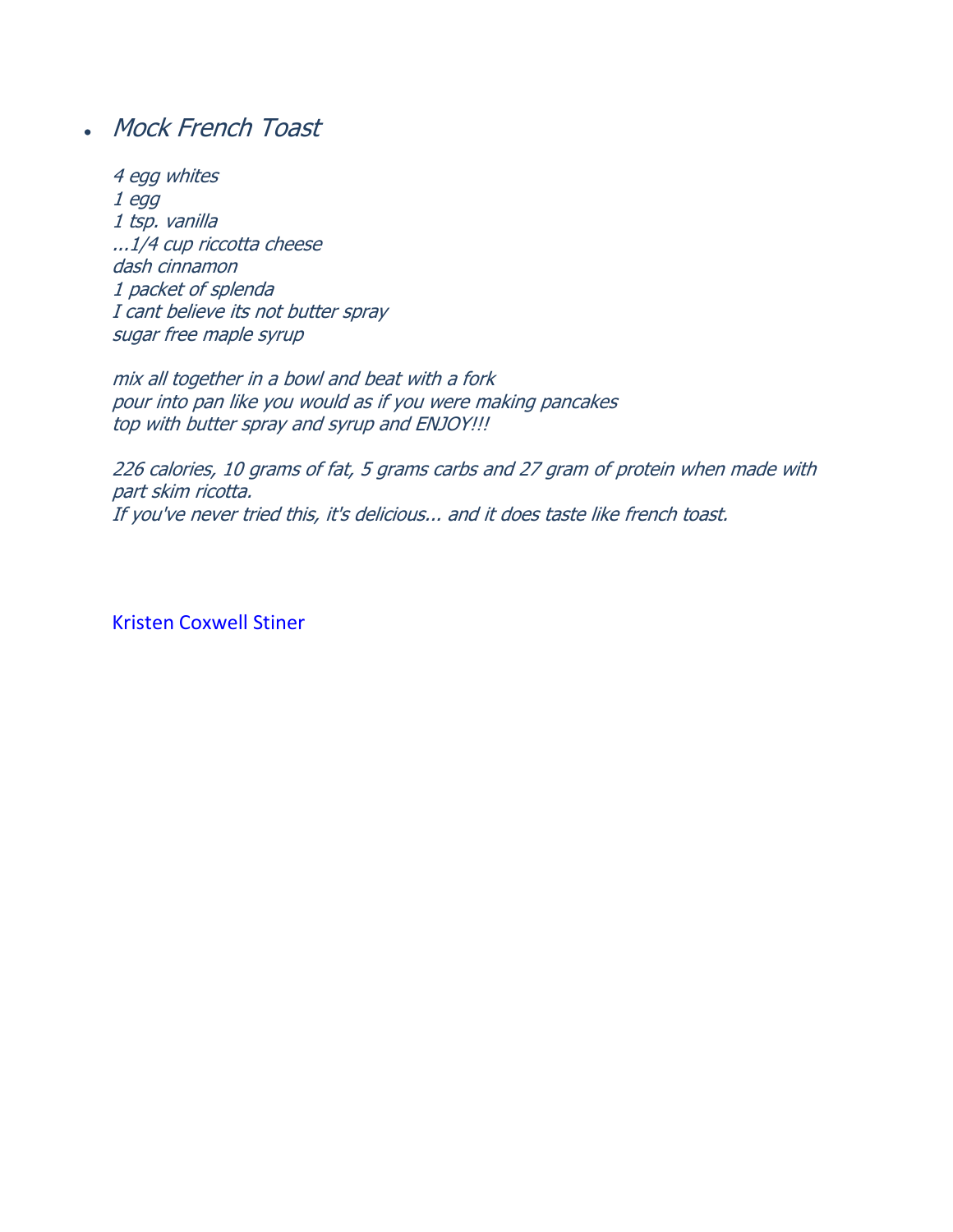## Parmesan Roasted Cauliflower

Roasting the cauliflower brings out a sweet and nutty flavor that is very different from any other way that you have tasted this vegetable. Slicing the cauliflower creates flat areas that caramelize and turn golden brown where it comes into contact with the metal roasting pan. This is a delicious way to serve this vegetable.

1 large head fresh cauliflower, cut into 1-inch thick slices and separated into florets 2 tablespoons olive oil 1 teaspoon Kosher salt Freshly ground black pepper ¼ cup freshly grated parmesan cheese

Preheat oven to 400°. Arrange cauliflower on rimmed baking sheet, drizzle with olive oil, sprinkle with salt and pepper and toss to coat. Sprinkle with Parmesan cheese, and roast for 20 to 25 minutes, until edges are golden and cauliflower is tender.

Serves 6. Calories 89: carbs 8g; fat 6g; protein 4g.

Copyright © BE, Inc. 2010 - Susan Maria Leach. All rights reserved.

1/6/2011

http://www.bariatriceating.com/BEhealthnutrition/recipes/parmcauliflower.php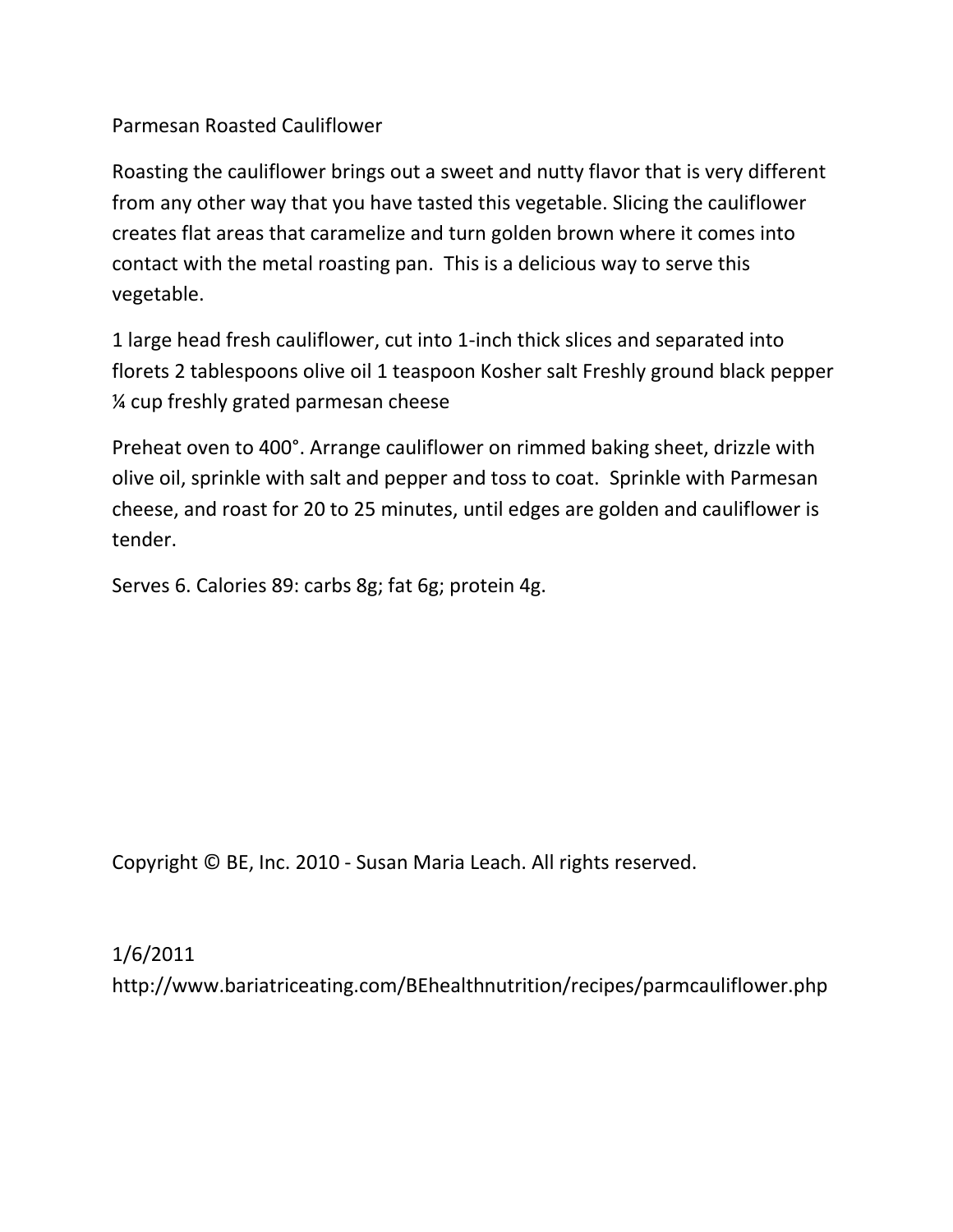# • Salmon and Bok Choy

#### Ingredients:

2 pounds salmon fillet, cut into 8 portions 1 1/2 pounds bok choy, cut into 1 1/2 pieces 2 tablespoons olive oil 1/2 tablespoon butter 1/2 teaspoon salt 1/4 teaspoon pepper 1/2 teaspoon grated lemon peel

For Puree 1/4 cup roasted red peppers, patted dry 1/4 cup mild chunky salsa Directions:

Heat oven to 475F. Place olive oil and butter in an ovenproof skillet large enough to hold fish in a single layer. Place in oven 3 minutes, until butter is melted. Season fish with salt and pepper. Place fish flesh side down in prepared skillet. Bake 10 minutes, turning carefully once halfway through cooking time, until just cooked through. Remove from skillet; tent with foil. Add bok choy and lemon peel to skillet. Stir to coat with pan's oil. Place in oven 1 minute, until leaves are wilted and stems are warmed through. To make puree, blend peppers and salsa in a blender 30 seconds. Plate the greens; top each with a piece of fish. Dollop puree over fish.